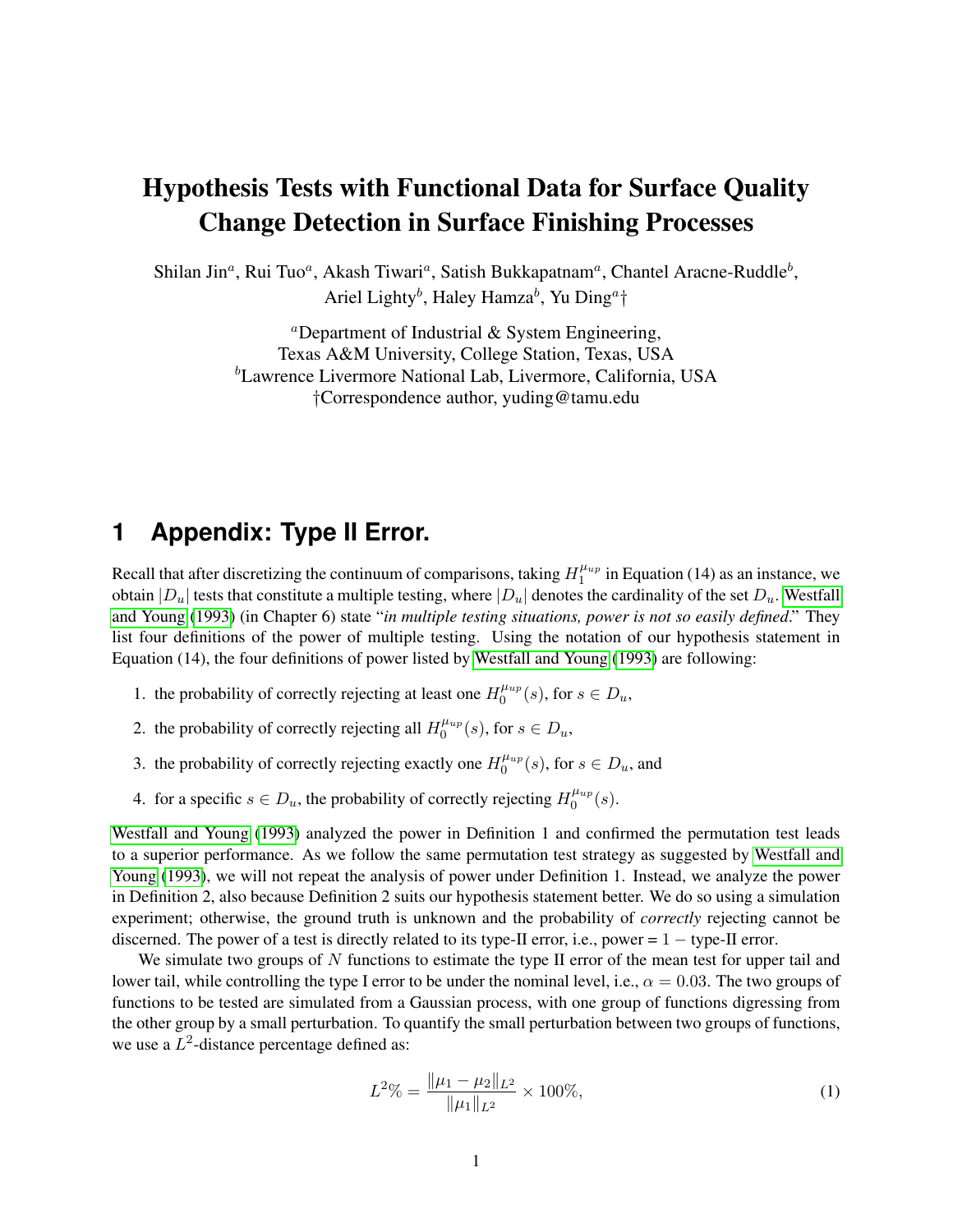<span id="page-1-0"></span>

Figure 1: The two groups of nine functions,  $f_{1j}(x)$  and  $f_{2j}(x)$ , simulated from one run, and the mean functions,  $\bar{f}_1(x)$  and  $\bar{f}_2(x)$ .

where  $\mu_i$  is the mean function of the functions of group i.

To generate the two groups of N functions, we randomly sample one set of input points,  $x \in [0, 1]$ , as the pointwise test requires that two groups of functions have to be evaluated at the same input points. The two groups of functions are generated from the model described as:  $f_{ij}(x) = z(x) + \epsilon_{ij}, i \in \{1,2\},\$  $j \in \{1, \dots, N\}$ ;  $z(x) \sim GP(\mathbf{0}, k(x, x'))$ ;  $\epsilon_{ij} \sim N(0, \sigma_{\epsilon}^2)$  and  $\sigma_{\epsilon} = 0.5$ . The covariance function  $k(x, x')$ is a squared exponential kernel function with the form:  $k(x, x') = \sigma_f^2 \exp(-0.5[(x - x')/\theta]^2)$ . We set  $\sigma_f = 5$  and  $\theta = 0.2$ . To make the second group of functions that deviates from the first group, we add a perturbation  $\delta(x)$  to  $f_{2i}(x), j \in \{1, \cdots, N\}$ . The perturbation function  $\delta(x)$  is created as:

$$
\delta(x) = \begin{cases}\n-\frac{1}{3}\sin\left(\pi\left(\frac{x-0.2}{0.8-0.2}\right)\right), & x \le 0.25, \\
0, & 0.25 < x < 0.75, \\
\frac{1}{3}\sin\left(\pi\left(\frac{x-0.2}{0.8-0.2}\right)\right), & x \ge 0.75.\n\end{cases}
$$
\n(2)

Thus,  $f_{1j}(x) = z(x) + \epsilon_{1j}$  and  $f_{2j}(x) = z(x) + \delta(x) + \epsilon_{2j}$ ,  $j = 1, \dots, N$ . We generate  $N = 6, 9, 12, 15$ functions for each of the two groups by sampling  $\epsilon_{ij}$ . Run our proposed hypothesis test for the mean tails and repeat the process for 1,000 runs. The functions  $f_{1j}(x)$  and  $f_{2j}(x)$  generated for one run and their mean functions  $\bar{f}_1(x)$  and  $\bar{f}_2(x)$  are shown in Figure [1.](#page-1-0)

The average  $L^2$  distance percentage over between two groups of functions over 1,000 runs is 3.52%. The type II error  $(\beta)$  of the hypothesis test on the simulation data, with the type I error controlled under 0.03, varies with the number of curves,  $N$ . Table [1](#page-2-1) shows the estimated out-of-control average run length (ARL), that is defined as  $1/(1 - \beta)$  and the average  $L^2$  distance percentage corresponding to each N.

The type II error decreases as the number of curves of each group increases and so the average run length decreases, while the distance between two groups of curves stays more or less the same. That is consistent with the commonsense of a large sample size increasing the power of a hypothesis test. The out-of-control ARL results say that the HT-based method reacts to signal the small shift from group 1 to group 2 with a one to two sample delay on average. The small ARL values indicate effective detection.

In order to further reduce the type-II error or the out-of-control ARL, one needs to increase the sample size. However, in practice it is rather cumbersome and, sometimes, infeasible to take many samples. As in our polishing experiment, we are only able to image nine to 15 locations on the spherical surface of